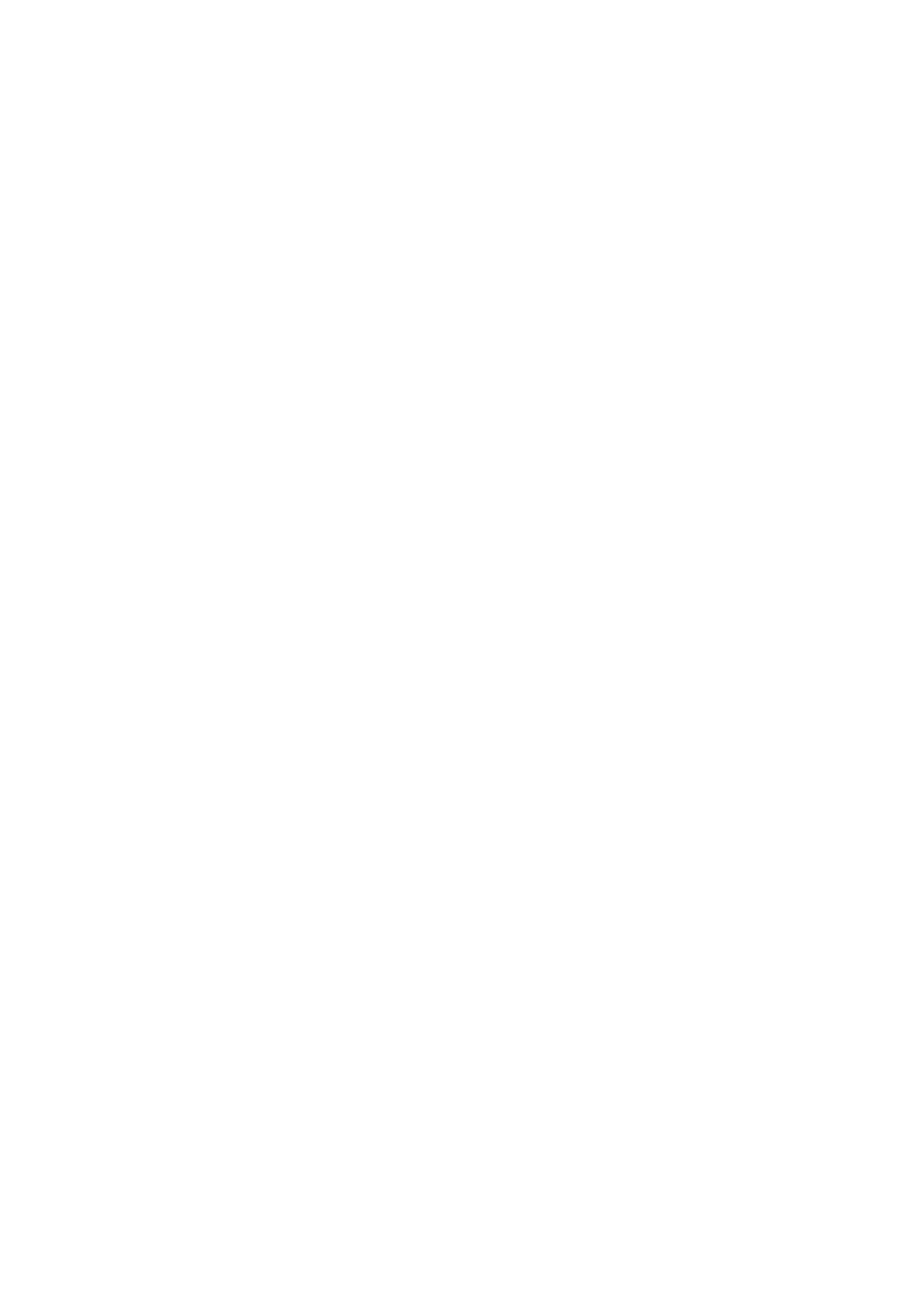### Sports funding for Primary Schools

The government has provided additional funding since 2013 to improve provision of physical education (PE) and sport in primary schools.

This funding is ring-fenced and therefore can only be spent on provision of PE and sport in schools.

Funding for schools is calculated by reference to the number of primary-aged pupils (between the ages of 5 and 11), as recorded in the annual schools' census each January (£10 for each eligible pupil), as well as a standard amount of £16,000 over the 2020-21 financial year.

#### Purpose of funding 1

Schools must use the funding to make additional and sustainable improvements to the quality of PE and sport they offer.

This means that schools must use the premium to:

- develop or add to the PE and sport activities that the school already offers
- make improvements now that will benefit pupils joining the school in future years

For example funding may be used to:

- hire qualified sports coaches to work with teachers as professional development
- provide existing staff with training or resources to help them teach PE and sport more effectively
- introduce new sports or activities and encourage more pupils to take up sport
- support and involve the least active children by running or extending school sports clubs
- run sport competitions
- increase pupils' participation in the School Games
- run sports activities with other schools

Schools should not use the funding to:

- employ coaches or specialist teachers to cover planning preparation and assessment (PPA) arrangements - these should come out of school's core staffing budgets
- teach the minimum requirements of the national curriculum including those specified for swimming (or, in the case of academies and free schools, to teach the existing PE curriculum)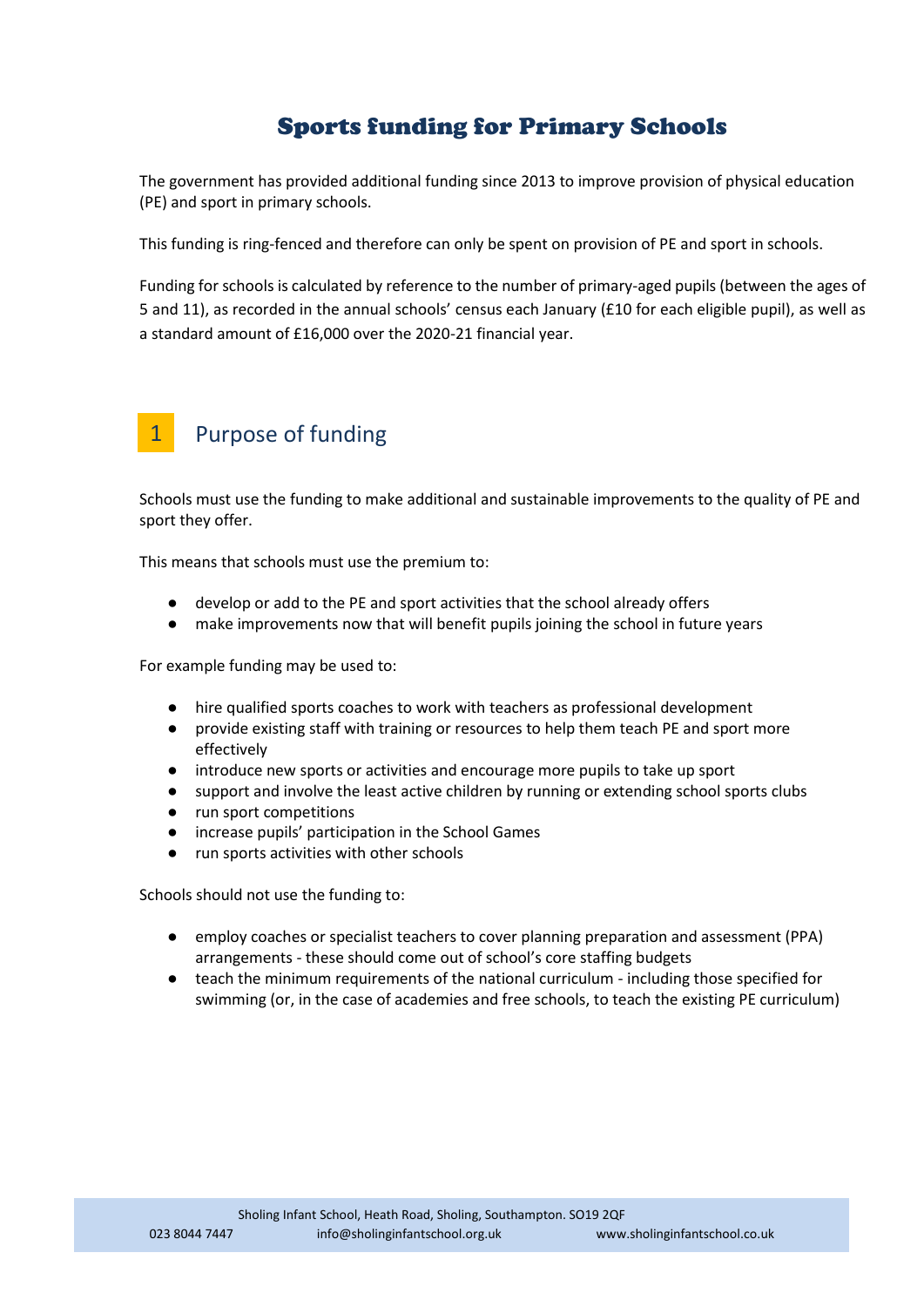#### Accountability 2

From September 2013, schools have been held to account over how they spend their additional, ring-fenced funding.

Schools will also be required to include details of their provision of PE and sport on their website, alongside details of their broader curriculum, so that parents can compare sports provision between schools, both within and beyond the school day.

Inspectors visiting our school will consider the impact of the new primary school sport funding on pupils' lifestyles and physical wellbeing by taking account of the following factors:

- the increase in participation rates in such activities as games, dance, gymnastics and athletics
- how much more inclusive the physical education curriculum has become
- the growth in the range of provisional and alternative sporting activities
- the improvement in partnership work on physical education with other schools and other local partners
- links with other subjects that contribute to pupils' overall achievement and their greater social, spiritual, moral and cultural skills
- the greater awareness amongst pupils about the dangers of obesity, smoking and other such activities that undermine pupils' health.

#### What do we offer at Sholing Infant School currently? 3

At Sholing Infant School we are committed to ensuring that children have access to a wide range of high quality sports activities during the school day and after school.

#### **Our Vision**

Our vision is to develop young learners who understand the importance of a healthy lifestyle that involves high quality, enjoyable physical activity to support them in their emotional health and wellbeing whilst enabling them to achieve their potential in all subjects.

We use the funding we receive to focus on the five key indicators as outlined by the Government and provide additional opportunities for our children to enable them to achieve well in these focus areas:

- **Key indicator 1:** The engagement of all pupils in regular physical activity
- **Key indicator 2:** The profile of PE and sport being raised across the school as a tool for whole school improvement
- **Key indicator 3:** Increased confidence, knowledge and skills of all staff in teaching PE and sport
- **Key indicator 4:** Broader experience of a range of sports and activities offered to all pupils
- **Key indicator 5:** Increased participation in competitive sport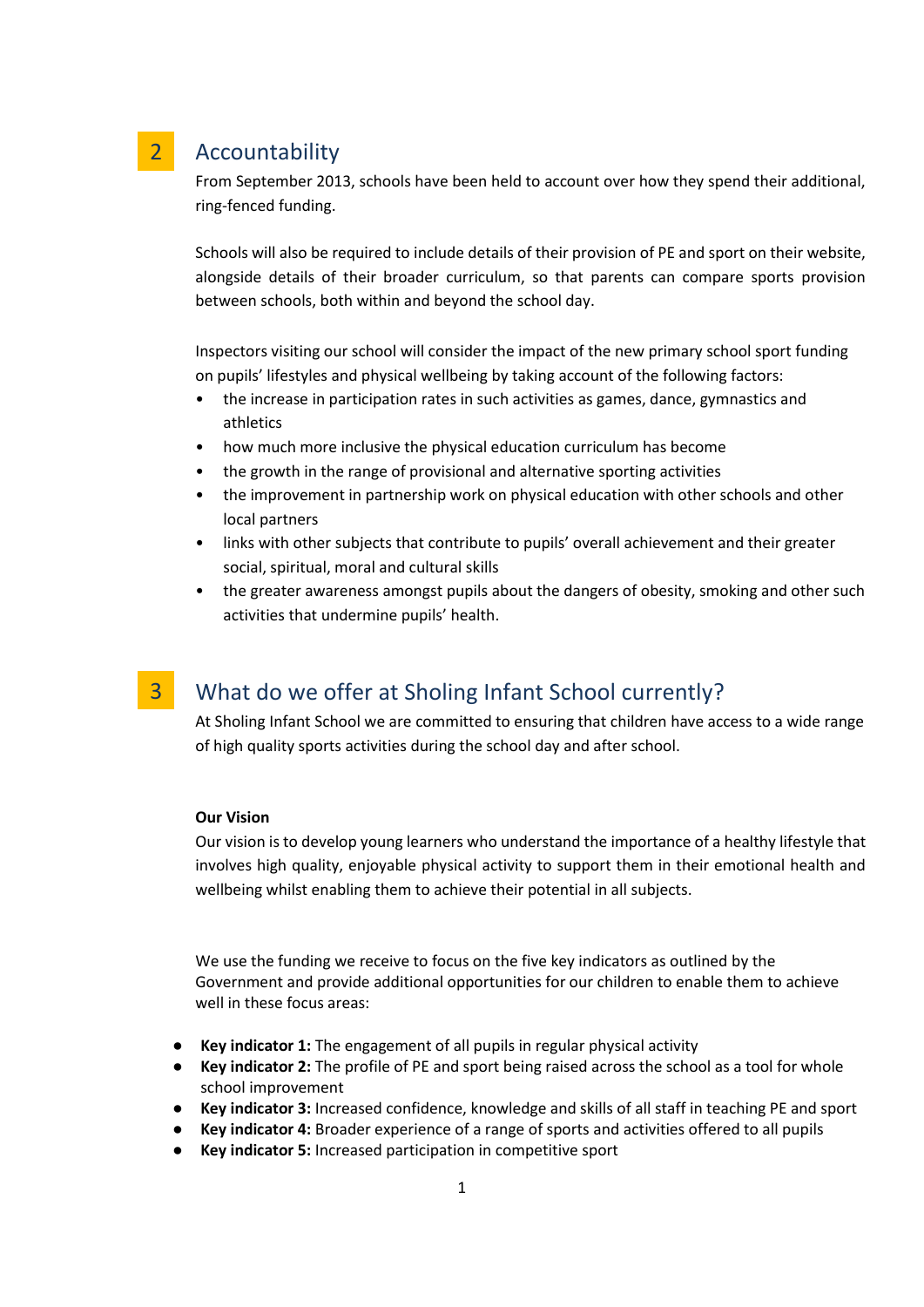At Sholing Infant school, the PE funding has been used to:

- Invest in a partnership with Create Development and their Real Legacy program
- Provide coaching for teachers to teach good or better lessons in PE, dance and gymnastics
- Provide a range of resources so that teachers can teach good or better PE lessons
- To provide whole staff development eg Open Country training, gymnastic training
- Provide a sports theme week each year to include sports workshops with coaches, enabling pupils to have taster sessions of a range of new sports.
- Participation in sports festivals and competitions within the cluster, including the cost of transport where needed.
- To purchase a wide range of resources to enhance pupil's PE lessons and playtimes.
- To provide an 'outdoor' activity for all Year 2 pupils
- Provide a range of extra-curricular activities

I really enjoy using the real PE and real Gym package with my reception children. It is fun and it engages them so much. The support from both Mr Arthur and Matt from Create Development, has ensured I have developed while teaching PE and gymnastics. The Jasmine platform is also fantastic, makes teaching lessons easy with videos and notes to support my own subject knowledge. Beth Brockman, Teacher

#### How effectively was the PE funding used in 2020-21? What was the impact? 4

The implementation of Real Legacy across the whole school which included staff inset days and more focused training for our PE leader to support less confident staff.

Observations from recent lessons identified there were lots of strength in the teaching of PE across the school as follows;

- staff were confident in using the approach and could navigate through the online 'Jasmine' platform.
- All pupils were clearly engaged in the learning and were striving to achieve within the lessons. Pupils showed resilience when things did not go right or were faced with challenges.
- Staff used various ways to demonstrate what a child's idea might look like. Through the 'show me' or 'what does that look like' questions, children were challenged in order to progress.
- All children were engaged in all lessons, with some children starting to challenge themselves when they feel confident. A clear expectation has been set and children enjoyed the challenges they were given and made up themselves.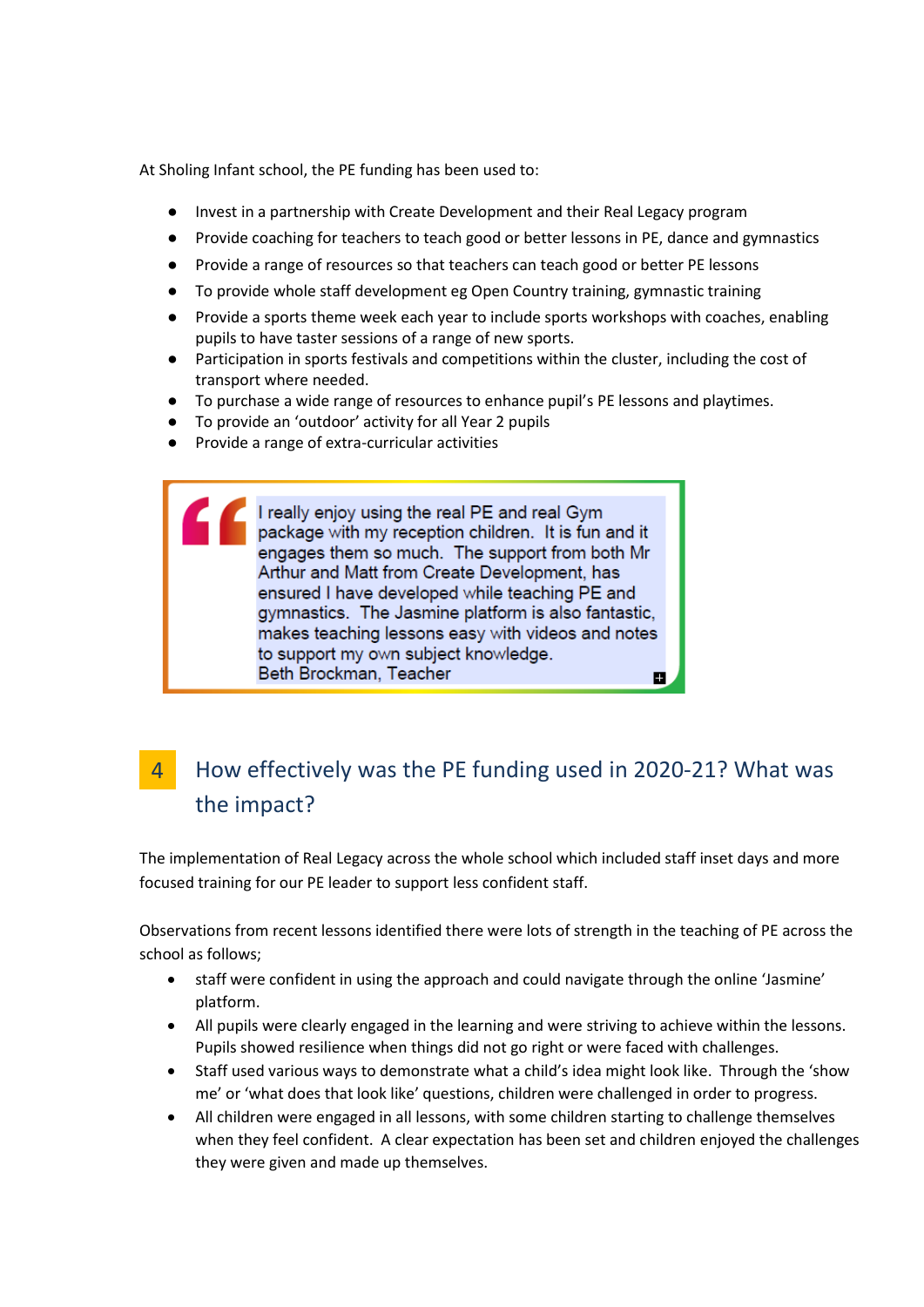- All teachers were using positive behaviour management strategies that reinforced the behaviours that are expected within the lessons. Many used class and individual praise to model good behaviours and also those that were persevering or trying something new.
- Teachers questioned well, using a range of closed and open questions which gave all children the opportunity to answer both verbally and visually.

As well as many strengths there were some common themes with regards to development. The key are of development is to ensure key learning outcomes are shared at the start of all PE lessons and this is focussed upon throughout the lesson. This will form the key part of CPD for staff in September.

- A range of equipment was purchased to support the teaching of PE in school. This included
- iPads for all teachers to ensure that both the planning and teaching of lessons remain at least good. This has enabled staff to continue to use the real Legacy Jasmine platform to teach good quality lessons outside.
- A new PE shed has been purchased and installed in the main playground. This has meant the school can purchase resources to support the teaching of high quality PE outside. With training, pupils will be able to become more independent and be able to collect and return resources during lunchtimes and playtimes building up their independence and responsibility skills.
- The purchase of more equipment will also allow a more active and engaging lunch and play times.



- Key stage 1 children had access to a free after school sports club for half a term. This was delivered by a specialist coach in line with our school and Real PE ethos. EYFS pupils also had a subsidised dance lesson provided.
- Disadvantaged pupils were prioritised with the opportunity to participate in a wide range of sports clubs as part of our extended schools provision. Due to COVID restrictions and closure of bubbles in the school, only 1 club was run.
- Year 2 were provided with the opportunity to attend Woodmill and take part of a range of activities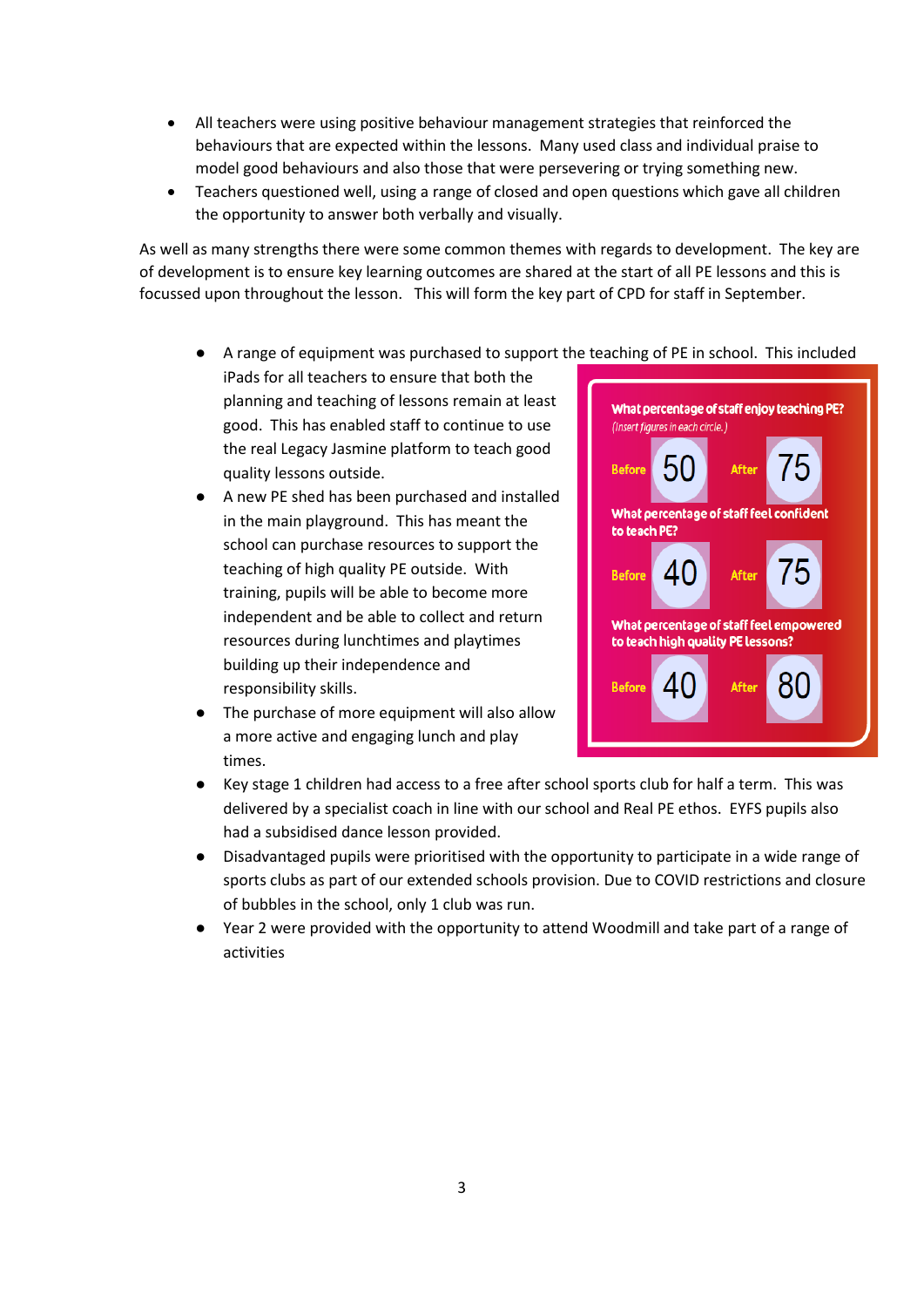| Club              | Number of<br><b>Pupils attended</b> | <b>Boys</b> | Girls | Number who<br>are PPG |
|-------------------|-------------------------------------|-------------|-------|-----------------------|
| Multiskills (Y 2) | 30                                  | 18          | 12    | 8                     |
| Dance (Y R)       | 30                                  | 12          | 18    |                       |
| Multiskills (Y 1) | 30                                  | 17          | 13    | q                     |

- We have continued to develop opportunities to maintain active break and lunchtimes by providing resources including the climbing frame in the main playground.
- Develop partnership links with parents through the Real Play family sessions run by our PE leader and ELSA. The PE lead worked with a selection of pupils and their families to develop positive engagement through physical activity.
- Our PE leader has been part of the cluster group, working with other PE leads on festivals and competitions.

PE is really fun. I love going on adventures and doing the challenges. It's great to do it with mummy too, and my baby sister when they came in. Autumn, Year 1

The support has been good. After receiving both Inset sessions on teaching real PE and real Gym, I have also had continued support in ways to develop my teaching of PE. Naomi Finch, Teacher

## 5

# How will Sholing Infant School be using the additional funding to further improve provision in PE in 2021-22?

#### 1. Improving the quality of teaching.

- We will continue to employ a specialist sports coach from Create Development to work alongside our less experienced teachers in a coaching role. He will help to further improve teachers' subject knowledge in teaching a range of different skills, enabling teachers to plan and deliver consistently high quality lessons which enable pupils to be active and improve fitness levels across a range of disciplines, including non-traditional games and gymnastics.
- We will release our PE leader, who will work alongside the coach from Create Development in order to improve her own subject and pedagogical knowledge in PE. She will then support staff in identifying and challenging more able pupils within PE lessons.
- Purchase of online Real Legacy platform and support packages
- Real Dance CPD for all teachers, in order to feel confident in teaching dance. This will be in line with the 'real legacy' philosophy of developing the whole child.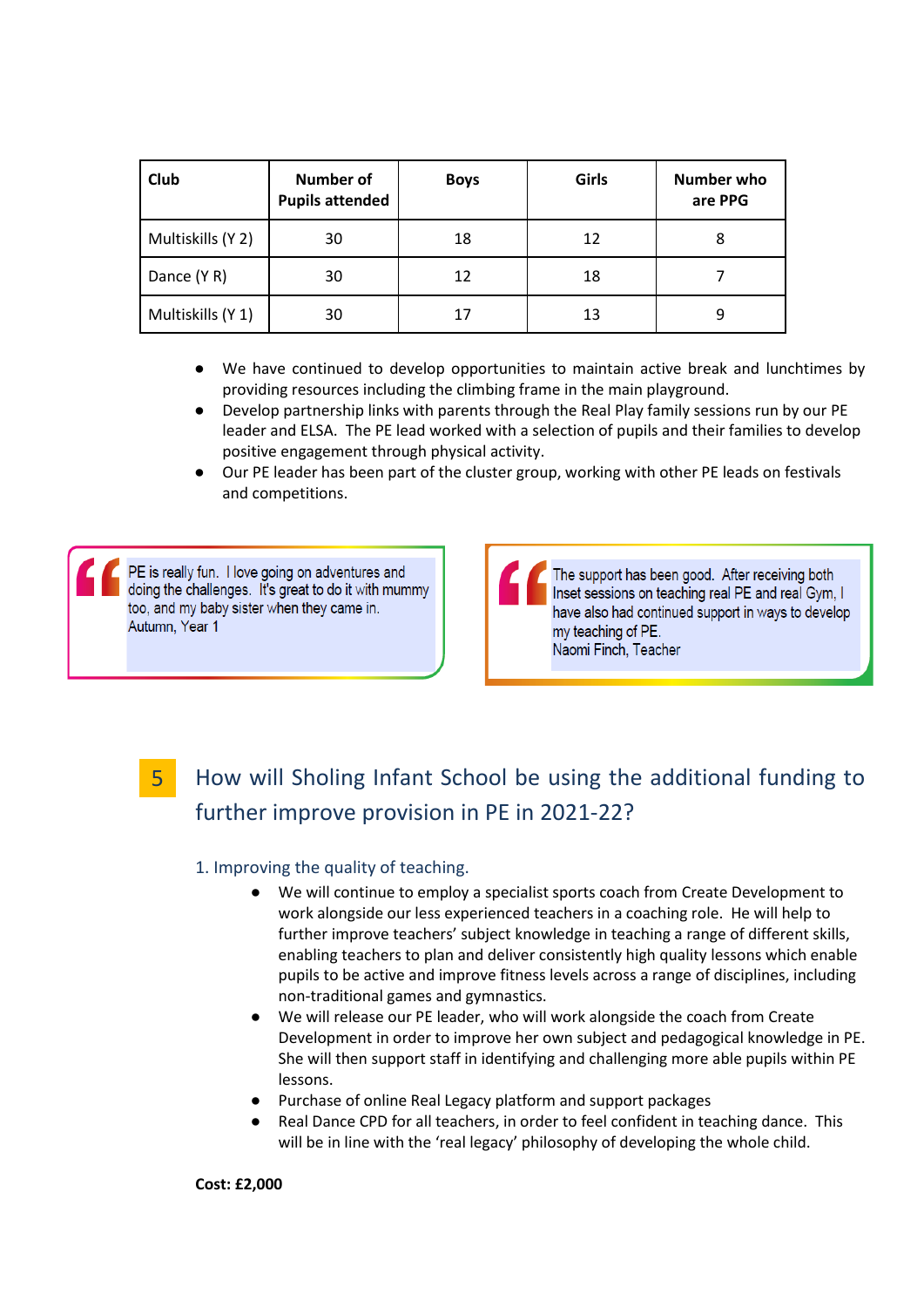#### 2. After-school Sports Clubs

● Continue to offer free after school sports sessions to all pupils for half-term blocks for each year group.

#### **Cost: £3,000**

#### 3. Taster Sessions

● Increase opportunities for pupils to have 'taster sessions' from sports coaches, of a greater range of sports workshops during our annual healthy schools week. We will offer pupils the opportunity to take part in new activities including inflatable football and obstacle courses during our Healthy Schools week.

#### **Cost: £2,500**

#### 4. Resources

- Improve PE resources to enable pupils to play a wider range of activities during all parts of the school day.
- Purchase resources to develop both gross and fine motor skills of all pupils, but especially those in the early years foundation stage.

#### **Cost: £4,000**

#### 5. Intra school competitions

● Provide opportunities for all pupils to engage with extended competitive fundamental challenges in a new exciting format

#### **Cost £1,000**

#### 6. Outdoor Activities

- We will provide an 'away day' trip for pupils in Year 2 free of charge for pupils to take place in outdoor activities for example orienteering and team building/archery/assault courses
- Termly 'active competition' days at the end of each term to develop our school values including resilience, independence and collaboration.

#### **Cost: £4,000**

#### 6. Professional Development

- Develop expertise of PE leader-attend PE conferences and School Sports Coordinator (SSCO) meetings.
- Training provided for Midday supervisors to support them with becoming actively engaged with meaningful activities with pupils during lunchtimes.